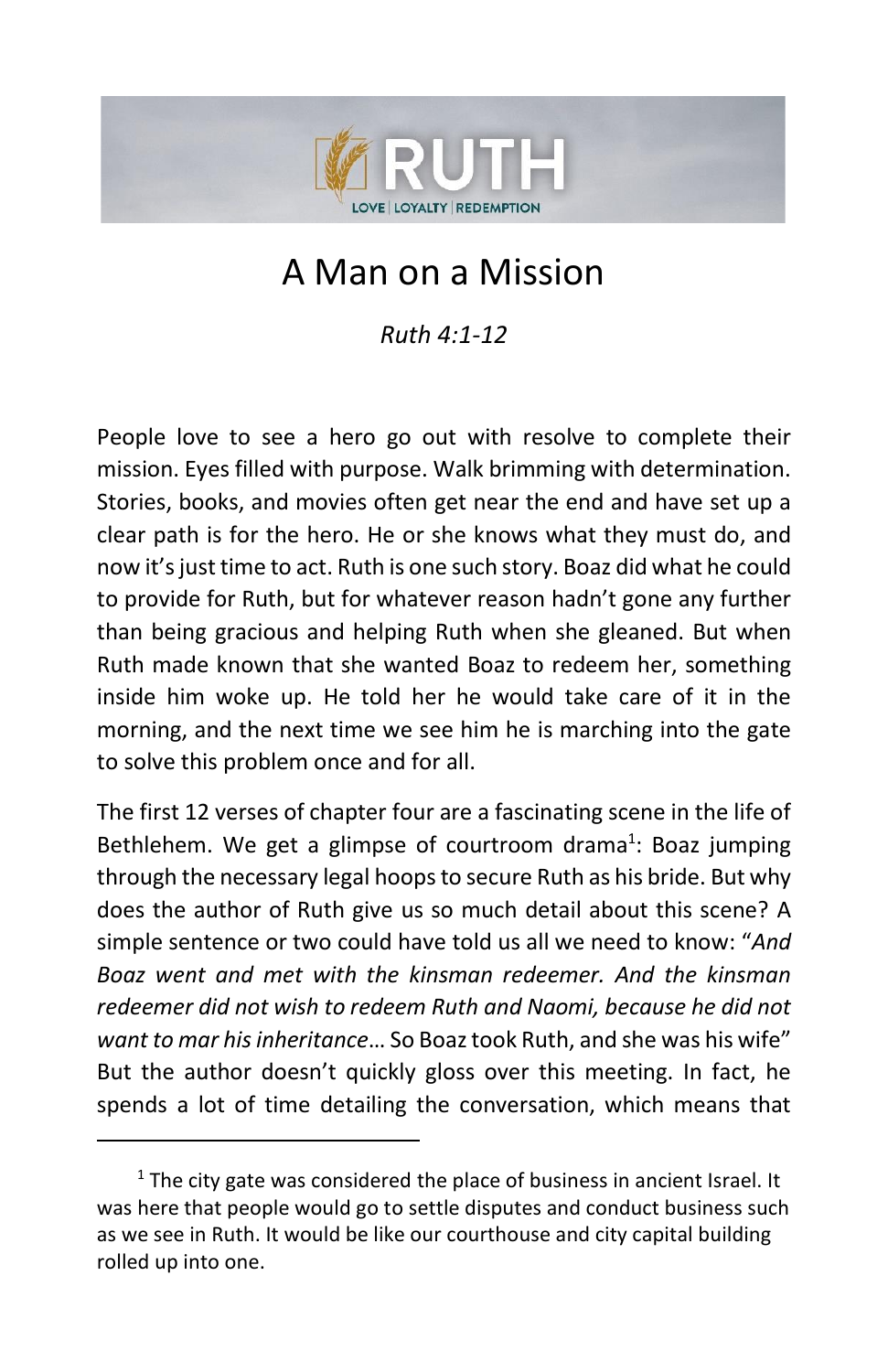whoever wrote Ruth thought this episode was important and wanted us to see this go down.

In a sense, the main problem for Ruth and Naomi has been solved. Ruth will have a husband, either Boaz or the redeemer, and she and Naomi will be cared for. But it mattered for the author that it be Boaz and not the kinsman, because the author wants us to see the character of Boaz, especially as contrasted with the kinsman. In chapter one, we saw Ruth contrasted with Orpah. Orpah wasn't a villain, but she wasn't a hero. She did what was expected of her until Naomi made it clear she didn't have to come along, at which point Orpah went home. In this chapter, we see Boaz contrasted with another figure simply called "the kinsman"<sup>2</sup> who, like Orpah, simply behaves as most people would by putting the concern of his own inheritance first. But in doing so the author is highlighting the noble character of Boaz.

#### *In what ways have we already seen the character of Boaz?*

#### *What would the story of Ruth have been like if Boaz had been like everyone else around him?*

As we study this lesson we will focus on the character of Boaz. In the process we will see someone who is dedicated to Ruth and seeks to do everything in his power to win her. Two applications will flow from this example. First, Boaz is an encouraging illustration of how godly people act. Boaz's integrity, determination, and wisdom should be an example for us of how to live for God and take care of others. Secondly, Boaz paints a beautiful picture of Christ in these verses. His

<sup>2</sup> "Kinsman" is a translation of the Hebrew *go'el*, a word used of a close relative that includes the idea of "redeemer." It is related to the word verb "redeem" (*ga'al*) used throughout the passage as well as the noun used in verse 6 "my right [redemption]" (*ge'ulah*). Elsewhere in the KJV it is translated as redeemer (Job 19:25; Proverbs 23:11). For these reasons, thinking of the kinsman as a "redeemer" is helpful, although he ultimately does not redeem the land or Ruth and so it makes sense to think of him as a kinsman rather than a redeemer.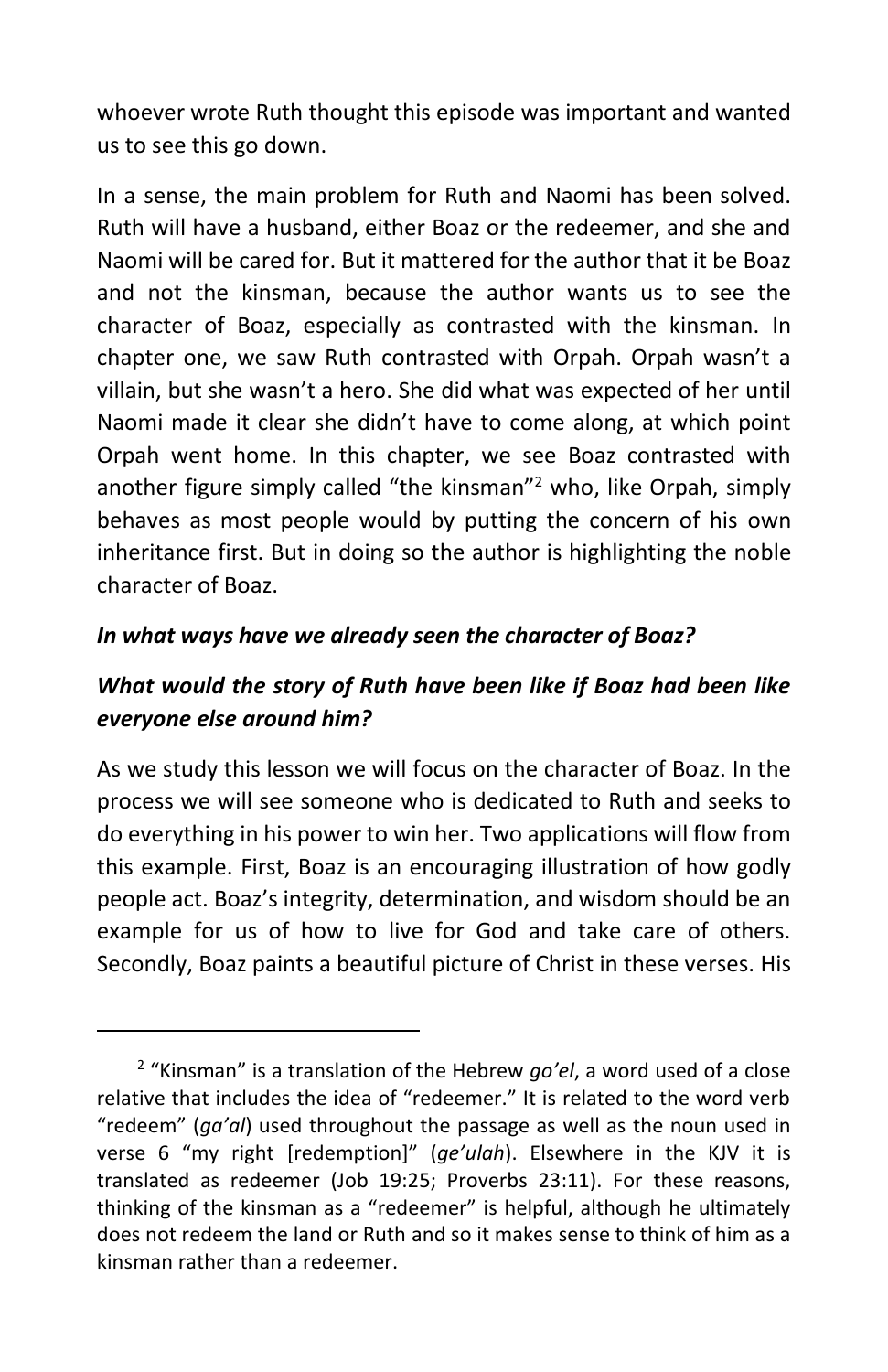pursuit of Ruth, the Gentile bride in many ways pictures Christ's pursuit of His Gentile bride, the church.  $3$ 

#### *In what ways have we seen Boaz demonstrate God's heart for His people already?*

## **Boaz initiates the redemption (4:1-2)**

#### **Boaz acts immediately (Ruth 3:13, 18; 4:1).**

"If a man says he's going to do something, he's going to do it. There's no need to remind him every six months." The stereotype of the husband with a long honey-do list that he keeps avoiding whenever possible is funny but often all too true. It can be easy for men (and women) to put off what needs to be done because it is hard or inconvenient. Boaz realizes the seriousness of this matter and makes it a point to deal with the situation immediately. Boaz told Ruth he was going to address it in the morning, Naomi assured Ruth Boaz would take care of the situation, and basically as soon as Ruth left Boaz starts marching into town.

#### *Why do we sometimes put off the responsibilities God has given us?*

<sup>&</sup>lt;sup>3</sup> Recent hermeneutics (the study of studying the Bible) has tended to shy away from what is called "typology" (i.e., Old Testament persons, institutions, and events that foreshadow the gospel in some way) unless it is clearly taught in the New Testament. Since the New Testament never paints Jesus as a "new Boaz" many resist seeing Boaz as a type [a picture] of Christ. Although different opinions exist on the matter, this study will seek to follow the example of the New Testament writers in seeing Christ in the Old Testament and take a cautious typological view of this book, seeing Boaz as a picture of Christ pursuing His people. If nothing else, Paul makes clear in Ephesians 5 that marriage is a picture of the church, and thus anytime we see a dedicated, faithful man pursuing a woman honorably it should draw our mind to Christ and what He has done for us.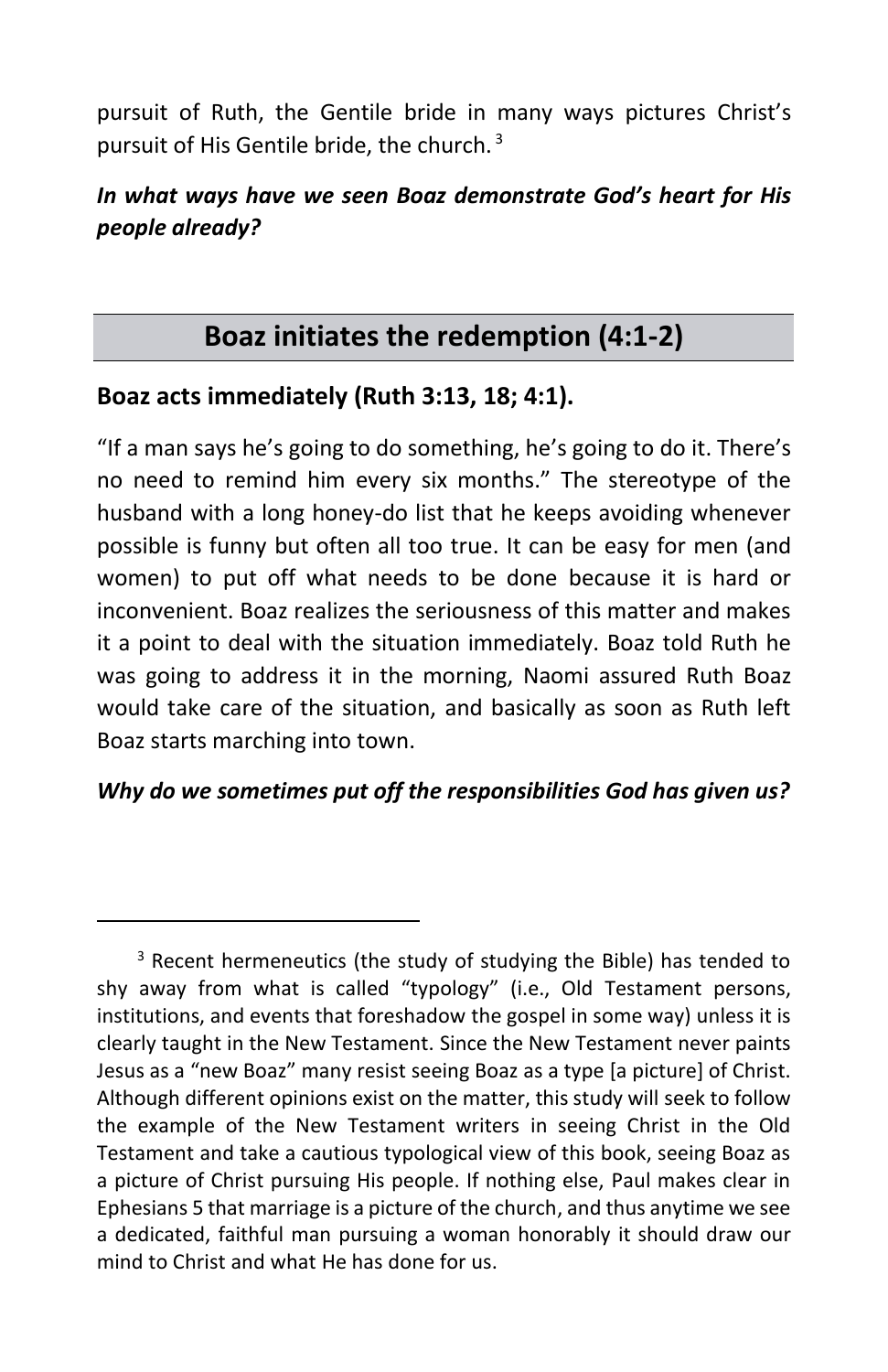*How can we avoid procrastinating regarding things that matter to God and others?*

#### **Boaz acts decisively (Ruth 4:1-2).**

Boaz's actions in the first few verses are very deliberate and determined. They begin with Boaz "just happening" to come across the kinsman. He then instructs him to sit, and he does. Boaz then rounds up 10 elders (rulers) of the village, and tells them to sit, and they do. Again, we don't need all these details. The author could have summed this material up much more succinctly. But he wants us to see Boaz as deliberately preparing this meeting as quickly and efficiently as possible.

#### *In what ways can Boaz be an example for believers today?*

*In what ways does Boaz immediacy and decisiveness remind us of Jesus?*

## **Boaz fights for the redemption (4:3-8)**

#### **Boaz gives his first explanation (4:3-4)**

The whole discussion starts off in a fairly straightforward manner. Boaz lets the kinsman know that Naomi is seeking to sell some of her land and he wants to know if the kinsman is interested. He lets him and the rest of the elders know that the kinsman has the first option to buy, but if he does not want to buy then Boaz would be interested. At this point, Ruth is not brought into the picture. It seems to be a simple case of purchasing a piece of land, and the kinsman looks at the purchase and decides that it would probably be in his best interest to buy. So he says very simply, "Sure, I'll buy it."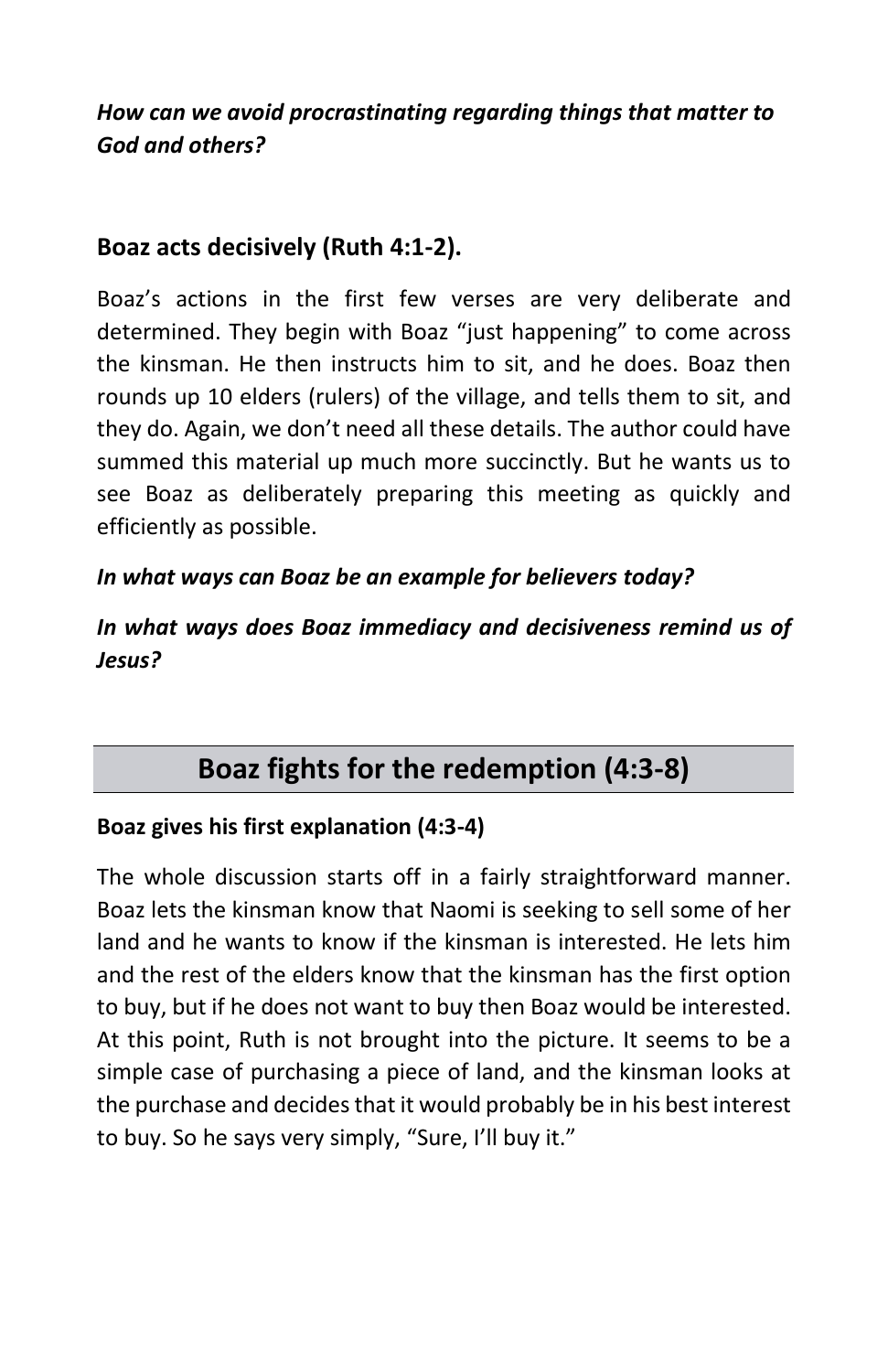## **Boaz gives his second explanation (4:5)**

After the kinsman agrees to purchase the land, Boaz raises the stakes by reminding the nearer kinsman of his responsibility to marry Ruth and produce and heir. In Israelite culture, when a man died and had no sons, it was the duty of his brother to marry the widow and produce an heir (Deuteronomy 25:5-6). If there was no brother, that duty would fall to the next nearest relative. The child that was produced would then carry on the lineage of the original family. This procedure was called "Levirate marriage."

Boaz's complication here is challenging to translate<sup>4</sup> and there are further questions about how all of this worked legally.<sup>5</sup> But overall his strategy is clear: The kinsman wants to buy the land, but Boaz reminds him that Ruth is still around and of child-bearing age, and as the one closest enough to buy the land the kinsman is also the one who should perform the duty of levirate and marry Ruth to produce an heir. This

<sup>4</sup> The italicized "*it*" in the KJV means that what is supposed to be bought is left unstated. Some think that it is Ruth herself who is "bought" in the sense of "acquire." Further complicating matters is the fact that in the Hebrew, the text literally reads "I will buy from Ruth…" rather than "you will buy from Ruth…" The Masoretes thought this was wrong, and so they copied the text in front of them ("I will buy from Ruth") but included a note to read it as "you will buy from Ruth." The KJV and all major modern translations agree with the Masoretes on this point and understand Boaz as instructing the kinsman to buy, either the land or Ruth, apparently with the understanding that in either case when he buys the land he will also marry Ruth and seek to provide an heir through her to inherit the land on behalf of Elimelech.

<sup>&</sup>lt;sup>5</sup> As we will see, the legal questions come from the fact that there seem to be two laws combined here that elsewhere we don't see combined in the law itself: levirate marriage and redemption. Redemption deals with what to do if someone near you has their land sold off or needs to sell it off to survive, and levirate marriage deals with what happens when a family runs out of men to pass on the inheritance. Whether these laws were combined previously in Israelite law or whether Boaz simply understood that this family needed both duties performed and honor demanded that whoever buy the field also raise up an heir, in either case no one argues that the two should be split apart.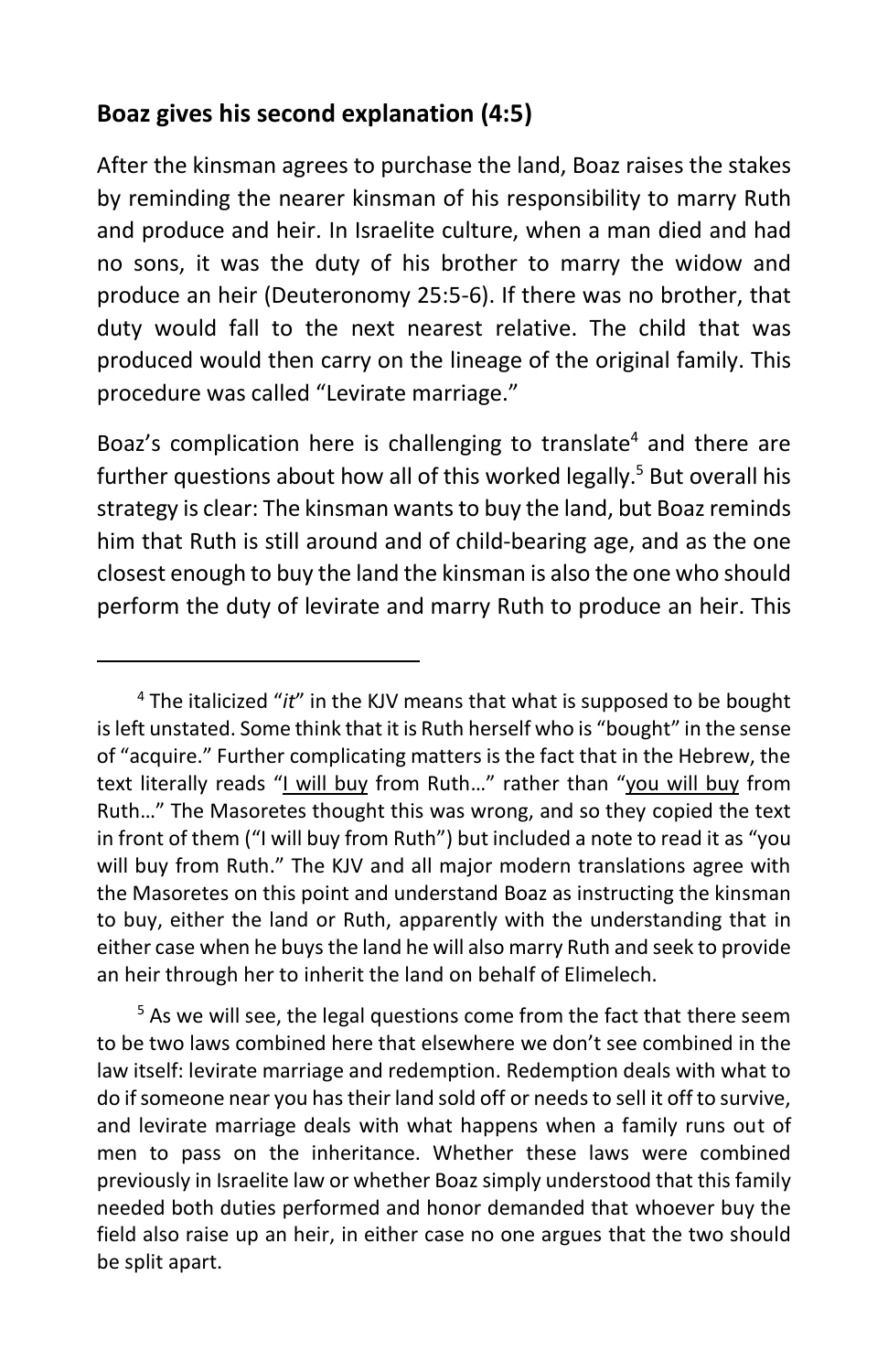changes the picture drastically. If there is an heir to inherit the land who is considered of Elimelech's line, then the kinsman's other children, if he had any, would not end up inheriting the land. Not only that, the kinsman will need to take care of both Ruth and Naomi now, which would mean two more mouths to feed. Suddenly this sweet deal is seeming less sweet. The question now becomes will the kinsman still want the field if it means sacrifice instead of profit?

Boaz here is an example of careful wisdom, or what the book of Proverbs might call "subtilty" or "prudence" (Proverbs 1:4) It's clear that he has thought through this situation carefully and worked through the best way to go about appealing to the kinsman.

### *Why do you think Boaz was so careful in the way he explained this situation?*

### *In what ways do we see an example of the wisdom of Christ in the gospel plan?*

## **The kinsman surrenders his claim (5:6-8)**

Once Boaz raises the stakes and combines marrying Ruth and the land, the kinsman gets really nervous and backs out. If you pay close attention to what he says, you'll notice that he goes from say very little to repeating himself, almost as if he's tripping over himself to get out of a bad deal. "I can't redeem it for myself! That would hurt my inheritance! You redeem it, I can't redeem it." In Hebrew he goes from a very short 2 word answer ("I redeem") to a 17 word answer. His reason is that doing so would hurt his inheritance.

We're not entirely sure in what way it would hurt his inheritance. It's possible that he had other children, and that if he married Ruth and produced an heir that heir would get some of his property, too, and would mean less for his kids. It's possible that he simply didn't want to have to pay for the land, feeding Ruth and Naomi, only for the field to revert back to Elimelech's line. Maybe he was afraid of marrying a Moabite and producing an heir through her, thinking that would mar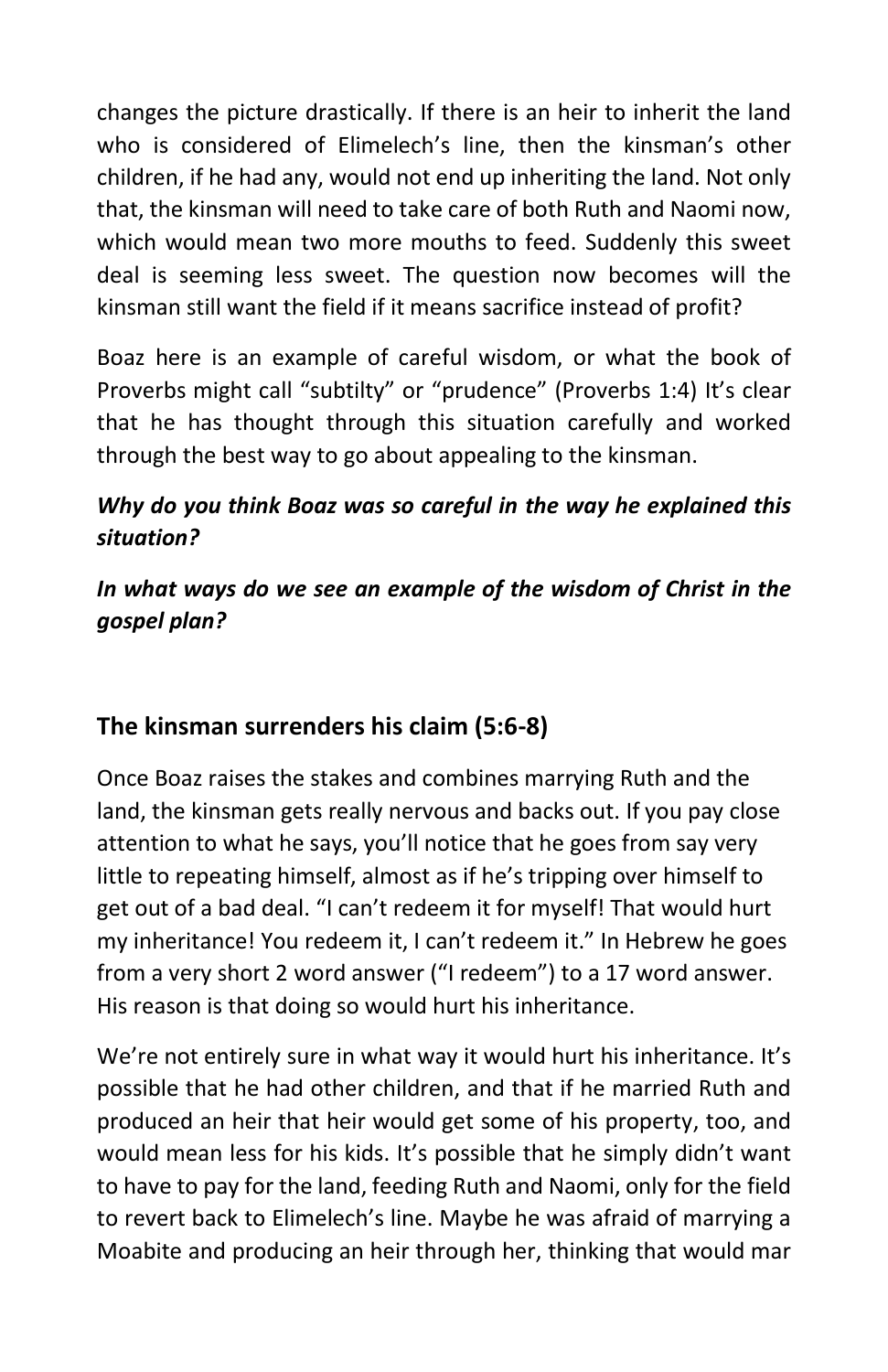his family line (it is interesting that for the first time in the story, Boaz reminds the kinsman that Ruth is a Moabite). In any case, the kinsman was ready to purchase the field when it helped him, but quickly backed out when it would hurt him and possibly take away from others in his family.

### *How should we evaluate the kinsman here? Did he do something wrong by refusing to marry Ruth?*

#### *How are people today like this kinsman?*

## *In what ways are the kinsman and Orpah similar? In what ways are Boaz and Ruth similar when contrasted with the kinsman and Orpah?*

Both Boaz and the kinsman seem eager to seal these deal with an unusual but common custom, each one perfectly happy with the outcome. This section shows us that Boaz did everything by the book so that his acquiring of Ruth was above board. He didn't cheat or deceive everyone, and the "court" approved of his actions and stood as witnesses.

## **Boaz celebrates the redemption (4:9-12)**

## **Boaz confirms his redemption (4:9-10).**

Now Boaz turns the crowd and makes a speech. He proudly declares that he will acquire all of Elimelech's land, and that above that, he will also purchase (or perhaps better, "acquire") Ruth the Moabitess. Boaz has not called Ruth a Moabitess all book, but he does so twice in this chapter. The first seems to be at least a partial attempt to dissuade the kinsman from wanting to marry Ruth (4:5). The second time appears to be Boaz proudly proclaiming that he will be marrying Ruth knowing full well who she is and marrying her anyway (Ruth 4:10).

Remember, the Moabites were not well looked upon in Scripture. To be called a "Moabite" would likely have been almost an insult, and yet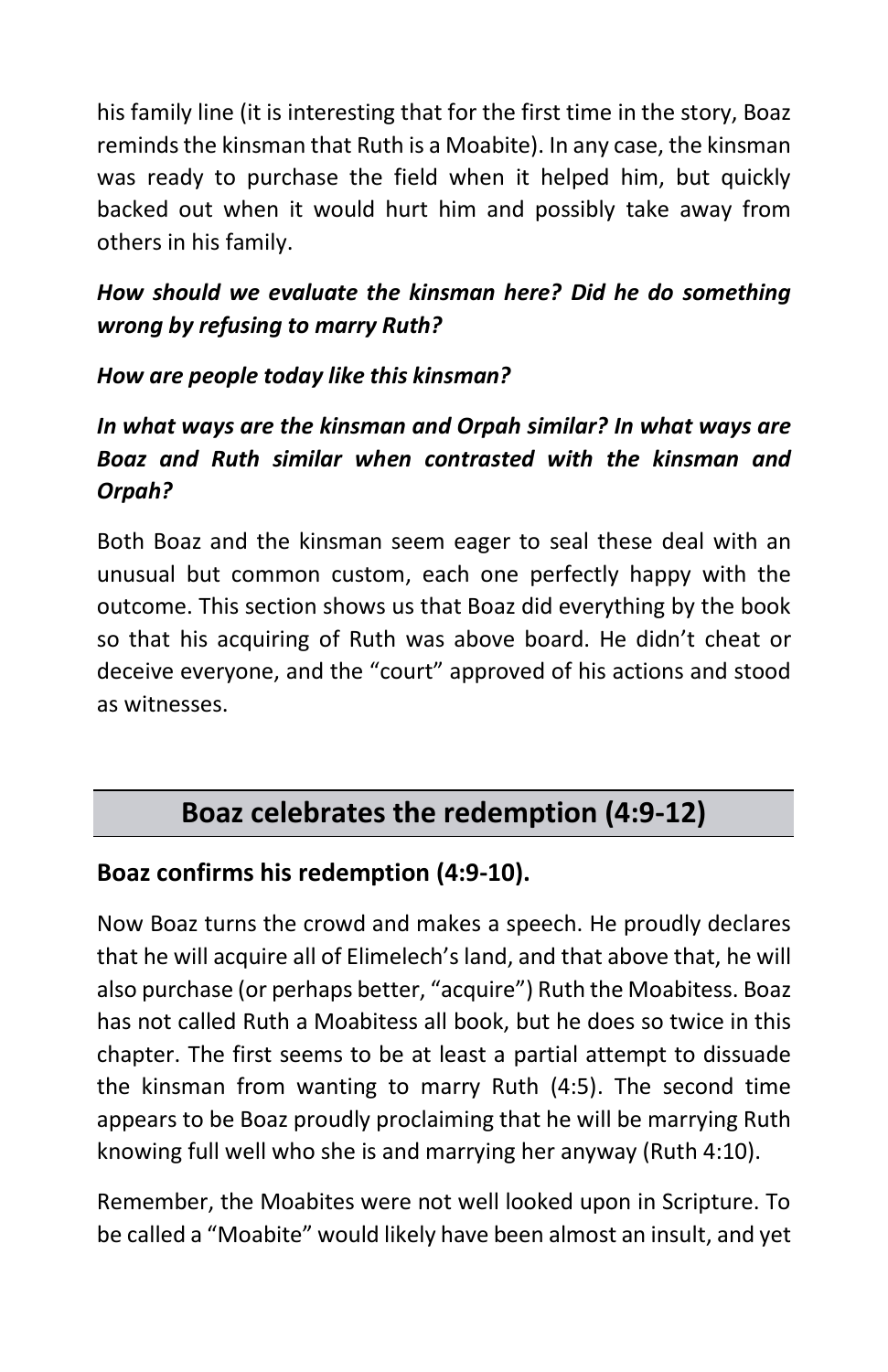all throughout the book of Ruth the author wants us to remember where Ruth comes from by calling her a Moabite (1:4, 22; 2:2, 6, 21). Interestingly, this is the last time Ruth is called a Moabite. While the rest of Judah couldn't quite get past Ruth's background, Boaz proudly declared that he was marrying Ruth the Moabite.

#### *In what ways do we tend to stereotype people today? How can we learn from Boaz to see people as God sees them?*

#### *How does Boaz here reflect the character of Christ and His pride over His bride?*

## **The elders celebrate Boaz's redemption (4:11-12).**

Boaz's actions are honorable, and those around him can see that character shining through and find it worth celebrating. They wrap up this story by connecting the story of Ruth and Boaz with the stories of Rachel and Leah and with Judah and Tamar. This is a huge honor for Ruth, who as an outsider is now being set beside the great Matriarchs of Israel. The connection between Judah and Tamar is interesting, as there are several curious parallels and some pretty stark differences between the two.

## *In what ways is the story of Boaz and Ruth like that of Judah and Tamar? In what ways are they different?*

Finally, the men of the city wish that the Lord himself bless with Boaz with children by Ruth. If Boaz is an older man without children, $6$  and if

 $6$  One question that sometimes comes up in the study of Ruth is whether Boaz had other wives and children. After all, Boaz appears to be an older man based on his comments in 3:10-11; and older, wealthy men were rarely single for very long in ancient times. Although the book of Ruth never definitively answers this question, the comments in 4:12 indicate that he did not have other children. The elders bless Boaz and pray that the Lord give Boaz seed (offspring) from *this young woman*. In other words, Ruth's child will be Boaz's child. The most natural reading of this is that Boaz has no other children, for if he did then Ruth's children would be seen as Mahlon's children and not